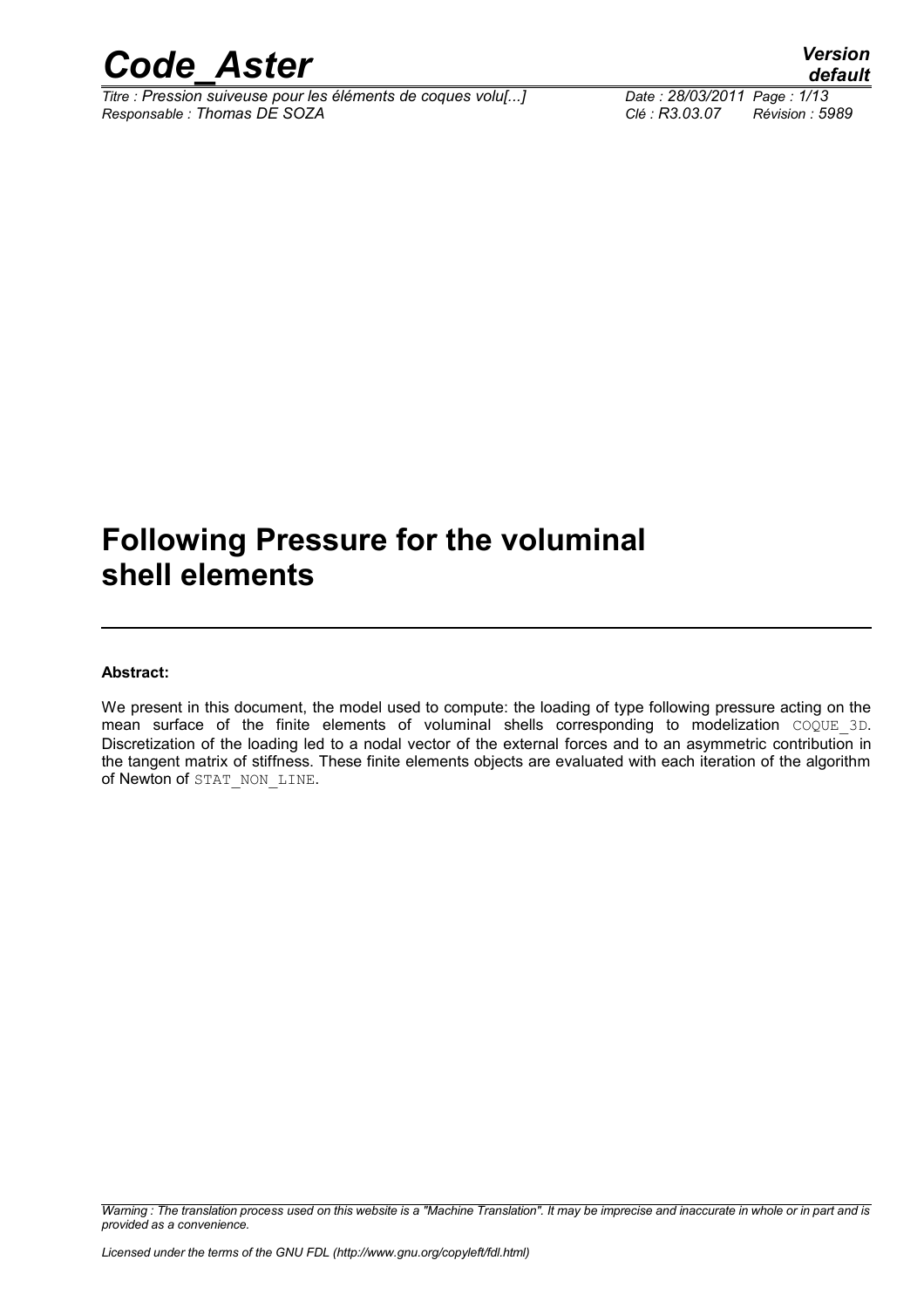*Titre : Pression suiveuse pour les éléments de coques volu[...] Date : 28/03/2011 Page : 2/13 Responsable : Thomas DE SOZA Clé : R3.03.07 Révision : 5989*

### **Contents**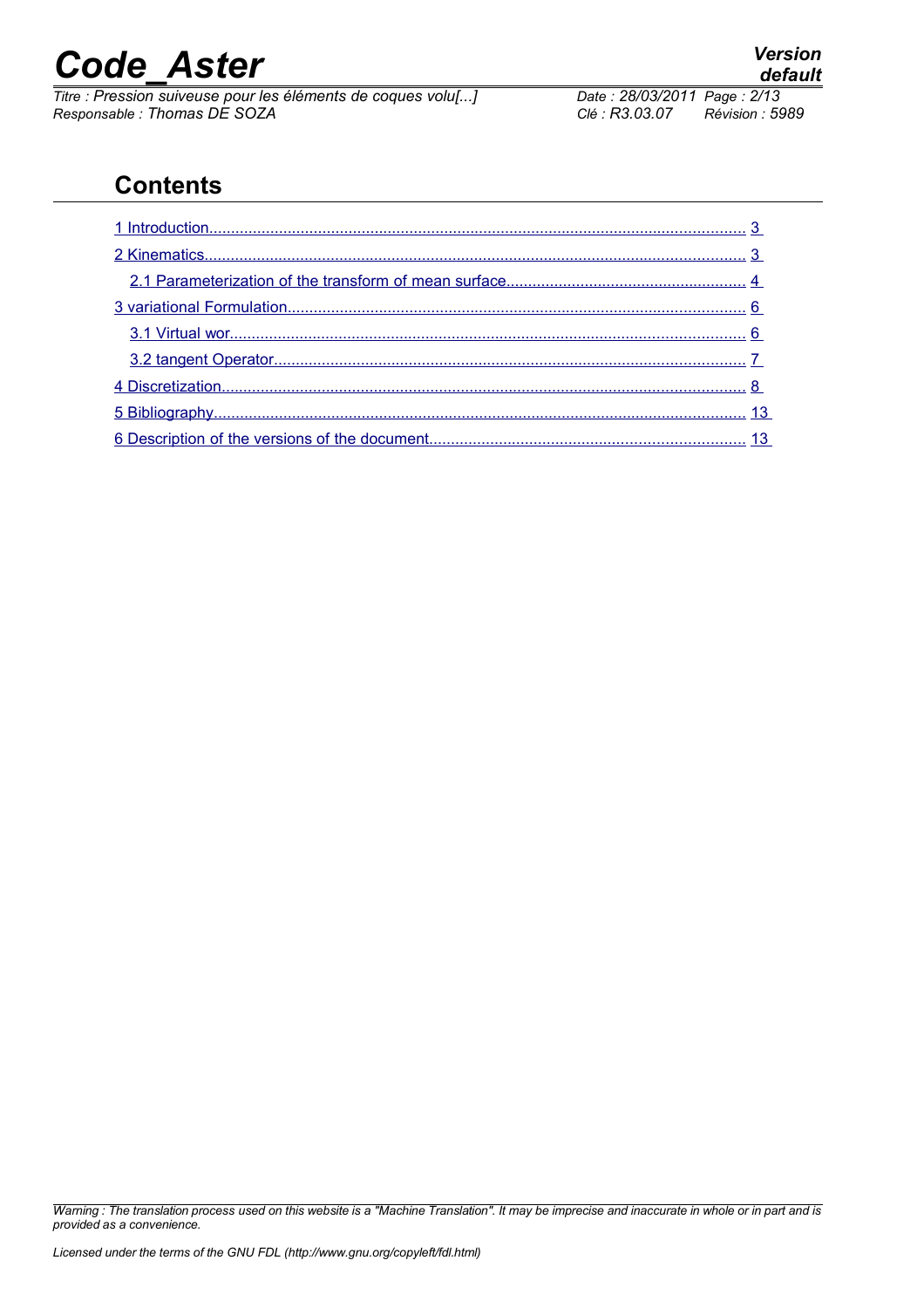*Titre : Pression suiveuse pour les éléments de coques volu[...] Date : 28/03/2011 Page : 3/13 Responsable : Thomas DE SOZA Clé : R3.03.07 Révision : 5989*

#### **1 Introduction**

<span id="page-2-0"></span>Our analysis leave the weak formulation by the key word the equilibrium under a loading of type following pressure activated TYPE\_CHARGE: "SUIV" in command STAT\_NON\_LINE [U4.32.01]. The difference compared to a classical geometrical linear analysis is that the pressure acts on the deformed geometry and either on the initial geometry. This new geometry is obtained from the transform of the initial mean surface subjected to large displacements and large rotations [R3.07.05]. The notations are inspired by [R3.07.05].

This transform can be parametrized exactly as initial surface by means of reduced coordinates of the associated isoparametric element: the CO-variable or counter-variable references are built in each point of deformed surface. The writing of the virtual wor of the pressure with this parameterization is made in the configuration deformed by means of the associated isoparametric elements. It results an independence from it from the field of integration with displacements which one uses to express the variation of the virtual wor of the external forces of pressure compared to known as displacements. That has an important advantage compared to the method applied for the pressure which follows the facets of the elements 3D [R3.03.04]. Indeed, this last method, based on a brought up to date Lagrangian formulation, conduit in the nonlinear terms difficult to linearize, coming from the transformation jacobienne compared to the reference configuration.

The finite elements objects obtained by linearization compared to incrémentaux displacements of the virtual wor of the external forces of pressure are to be reactualized with each iteration of the algorithm of Newton of STAT\_NON\_LINE. We underline the fact that the contribution of the following pressure to the tangent matrix of stiffness is asymmetric, and we point out that the geometrical part of the tangent matrix is already asymmetric [bib2].

#### **2 Kinematics**

<span id="page-2-1"></span>For the shell elements voluminal  $\Omega$  one defines a surface of reference  $\omega$ , or mean surface, left (of curvilinear coordinates  $\xi_1\xi_2$  for example) and a thickness  $h(\xi_1\xi_2)$  measured according to the norm on mean surface. The position of the points of the shell is given by the curvilinear coordinates  $\left(\xi_1,\xi_2\right)$  of mean surface  $\omega$  and rise  $\xi_3$  compared to this surface.

One points out the great transformation undergone by the shell:

 $\omega^{\varphi}$  (together of the points  $P^{\varphi}$  with  $\xi_3=0$ ) is the transform of initial mean surface  $\omega$ (together of the points  $P\hat{a}\xi_3=0$ ).

The position of the point  $|P^{\varphi}|$  on the deformed configuration can be established according to the position of the initial point  *as follows:* 

$$
x_P^{\varphi}(\xi_1, \xi_2) = x_P(\xi_1, \xi_2) + u_P(\xi_1, \xi_2)
$$
.

*Warning : The translation process used on this website is a "Machine Translation". It may be imprecise and inaccurate in whole or in part and is provided as a convenience.*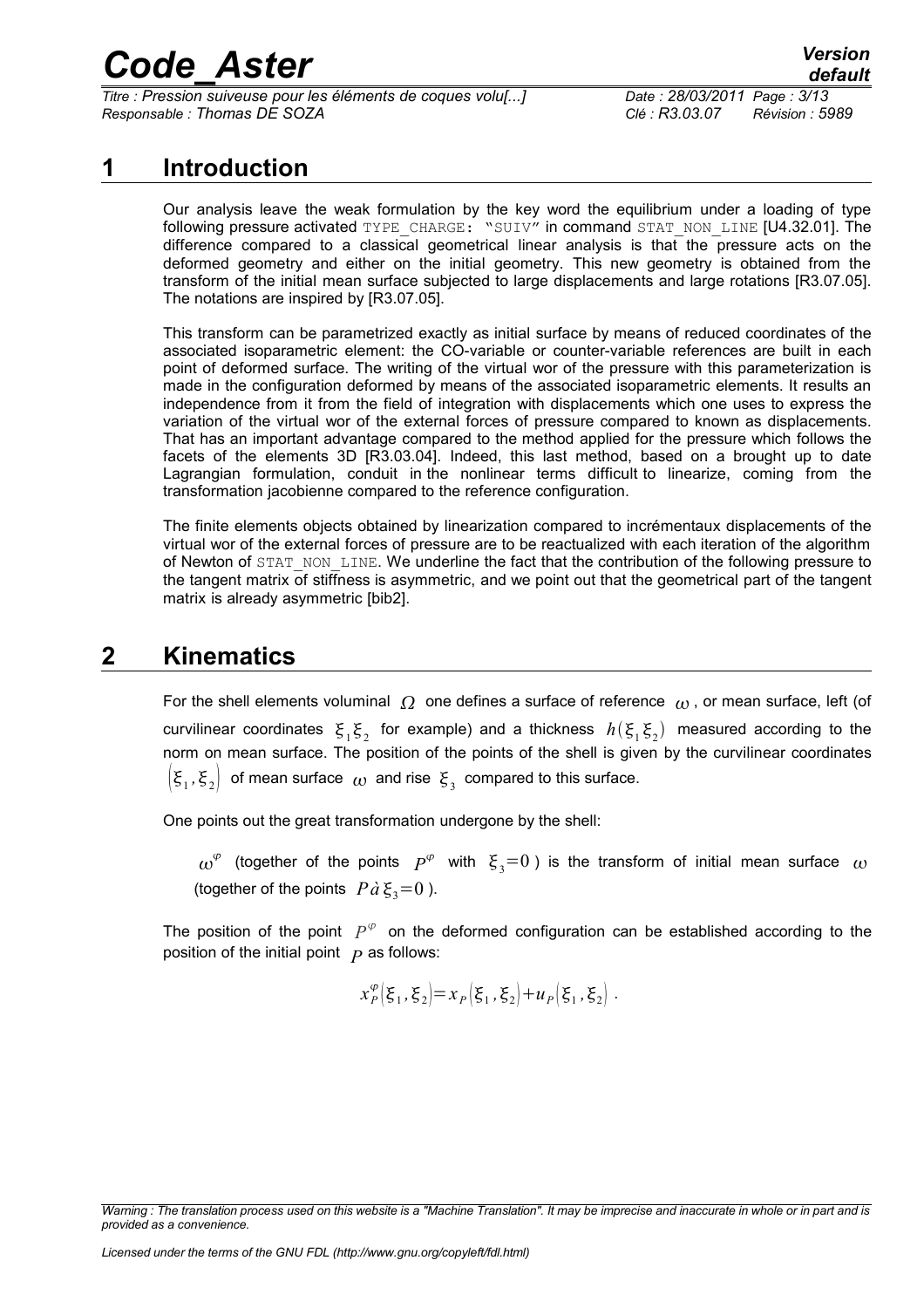### *default*



**Appear 2-a: Voluminal shell. Great transformations of an initially normal fiber on mean surface**

#### **2.1 Parameterization of the transform of mean surface**

<span id="page-3-0"></span>the transform  $w^j$  can be parametrized in a way similar to parameterization of initial surface. Thus one can define the infinitesimal element of tangent vector in  $|w^j|$  :

$$
\mathbf{dx}_{P}^{\varphi} \Big(\xi_{1}, \xi_{2}\Big) = \frac{\partial x_{P}^{\varphi}}{\partial \xi_{1}} d \xi_{1} + \frac{\partial x_{P}^{\varphi}}{\partial x_{1}} d \xi_{2}
$$
\n
$$
\mathbf{dx}_{P}^{\varphi} \Big(\xi_{1}, \xi_{2}\Big) = d \xi_{1} a_{1}^{\varphi} \Big(x_{1}, x_{2}\Big) + d \xi_{2} a_{2}^{\varphi} \Big(\xi_{1}, \xi_{2}\Big)
$$

*Warning : The translation process used on this website is a "Machine Translation". It may be imprecise and inaccurate in whole or in part and is provided as a convenience.*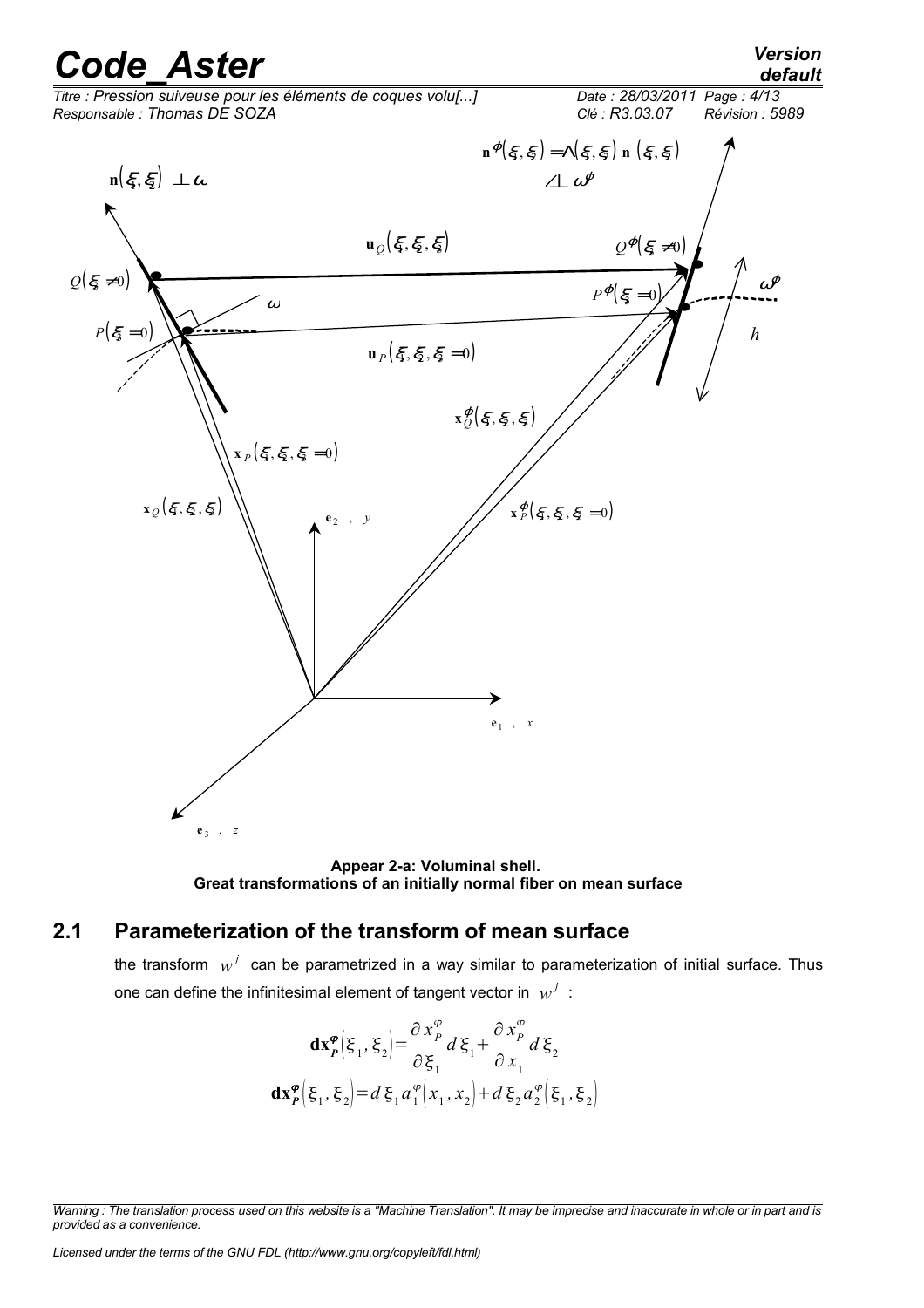*Titre : Pression suiveuse pour les éléments de coques volu[...] Date : 28/03/2011 Page : 5/13 Responsable : Thomas DE SOZA Clé : R3.03.07 Révision : 5989*

## *default*

where  $\left[a_1^\varphi\Big(\xi_1,\xi_2\Big);a_2^\varphi\Big(\xi_1,\xi_2\Big)\right]$  represents a natural base nonorthogonal  $\left[a_1^\varphi,a_2^\varphi{\neq}0\right]$  and not normalized  $\,\,\bigl|\bigl|\bigl| a_1^q\,\bigr|$  $|^{\varphi}$ | $\neq$ 1;|| $a_1^{\varphi}$  $\left\lfloor \frac{\varphi}{1} \right\rfloor \neq 1$  tangent on the surface  $\left\lfloor \omega^{\varphi} \right\rfloor$  . The two basic vectors can be related to displacements via the following formula:

$$
a_1^{\varphi} \left( \xi_1, \xi_2 \right) = \frac{\partial x_p^{\varphi}}{\partial \xi_1} = \frac{\partial \left( x_p + u_p \right)}{\partial \xi_1}
$$

$$
a_2^{\varphi} \left( \xi_1, \xi_2 \right) = \frac{\partial x_p^{\varphi}}{\partial \xi_2} = \frac{\partial \left( x_p + u_p \right)}{\partial \xi_2}
$$

what makes it possible to connect them to the vectors of the natural base related to initial surface w by the relations:

$$
a_1^{\varphi} \Big( \xi_1, \xi_2 \Big) = a_1 \Big( \xi_1, \xi_2 \Big) + \frac{\partial u_p}{\partial \xi_1}
$$
  

$$
a_2^{\varphi} \Big( \xi_1, \xi_2 \Big) = a_2 \Big( \xi_1, \xi_2 \Big) + \frac{\partial u_p}{\partial \xi_2}
$$

It is important to note that these vectors are distinct from the vectors obtained by the large rotation  $\Lambda$ of the vectors  $a_1 \Big| \mathbf{\xi}_1, \mathbf{\xi}_2 \Big|$  ;  $a_2 \Big| \mathbf{\xi}_1, \mathbf{\xi}_2 \Big|$  :

$$
a_1^{\varphi} \left( \xi_1, \xi_2 \right) \neq \Lambda \left( \xi_1, \xi_2 \right) a_1 \left( \xi_1, \xi_2 \right)
$$
  

$$
a_2^{\varphi} \left( \xi_1, \xi_2 \right) \neq \Lambda \left( \xi_1, \xi_2 \right) a_2 \left( \xi_1, \xi_2 \right)
$$

Indeed, because of strain due to the transverse shears, the turned vectors are not tangent any more with  $\, \omega^\varphi \,$  . The illustration of that is given by [Figure 3.1-a].

With this parameterization, the infinitesimal vector surface element which is perpendicular to  $\,\omega^\varphi\,$  can be written:

$$
d\,\omega^{\varphi}\big(\xi_1,\xi_2\big)=a_1^{\varphi}\big(\xi_1,\xi_2\big)\times a_2^{\varphi}\big(\xi_1,\xi_2\big)d\,\xi_1\,d\,\xi_2
$$

*Warning : The translation process used on this website is a "Machine Translation". It may be imprecise and inaccurate in whole or in part and is provided as a convenience.*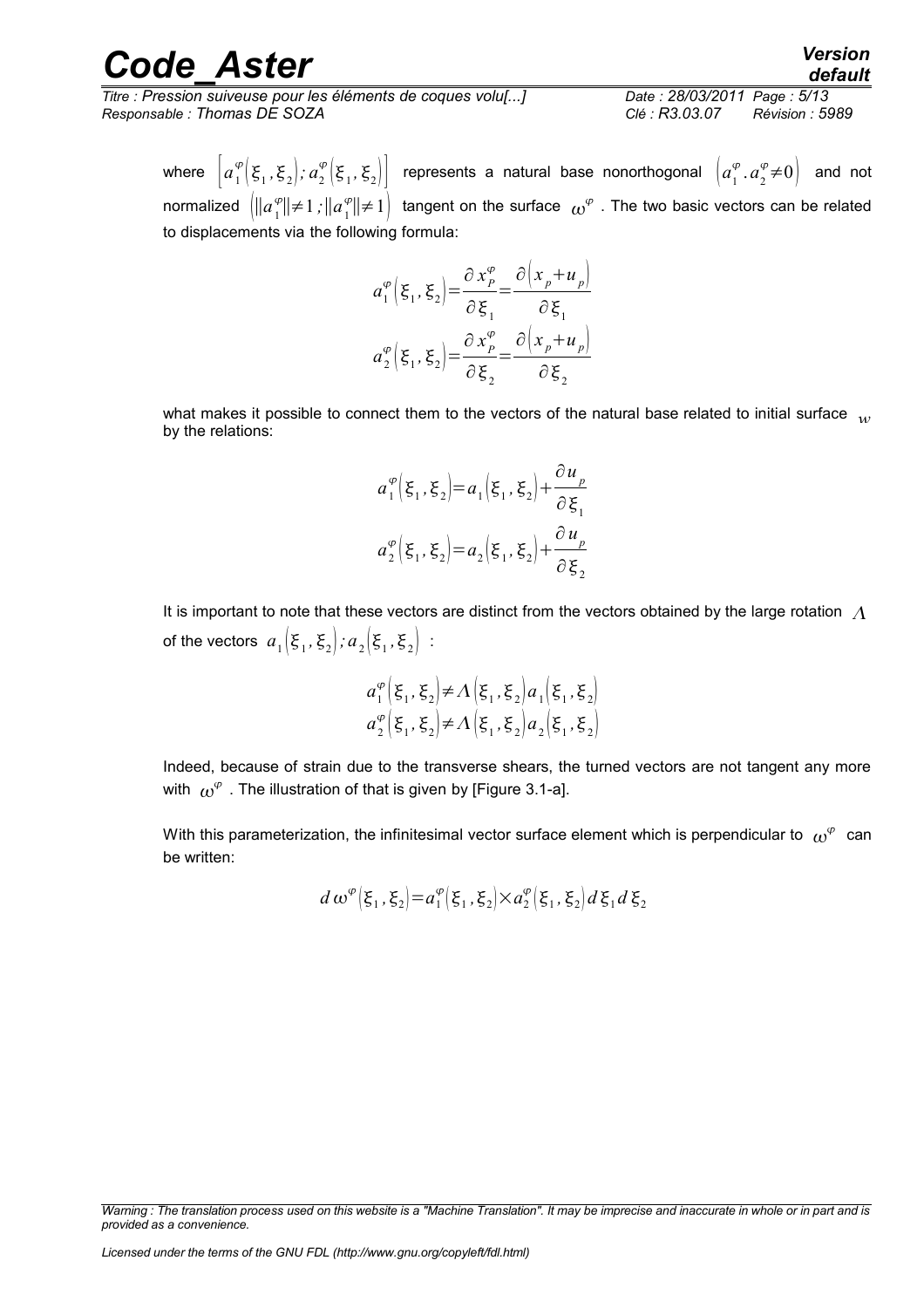*Titre : Pression suiveuse pour les éléments de coques volu[...] Date : 28/03/2011 Page : 6/13 Responsable : Thomas DE SOZA Clé : R3.03.07 Révision : 5989*

#### <span id="page-5-1"></span>**3 Variational formulation**

#### <span id="page-5-0"></span>**3.1 Virtual wor**



**Appears 3.1-a: Voluminal shell. Following pressure on initial mean surface and its transform**

the virtual wor of a following **pressure** *p* (i.e. acting on transformed mean surface and moving with) can be expressed in the form:

$$
\delta \pi_{\substack{pression \overline{}}=-\int_{\omega^{\varphi}} \delta u_{p} \cdot p \, d \, \omega^{\varphi}}
$$

If one uses the isoparametric surface element corresponding to our modelization of voluminal shell, surface  $d\omega^{\varphi}$  is expressed directly according to the isoparametric coordinates  $d\xi_1 d\xi_2$  and one obtains the following simple form of the equation above:

$$
\delta \pi_{\text{pression}} = -\int_{[-1, +1] \times [-1, +1]} \delta u_p \cdot p(\xi_1, \xi_2) a_1^{\varphi}(\xi_1, \xi_2) \times a_2^{\varphi}(\xi_1, \xi_2) d\xi_1 d\xi_2
$$

*Licensed under the terms of the GNU FDL (http://www.gnu.org/copyleft/fdl.html)*

*default*

*Warning : The translation process used on this website is a "Machine Translation". It may be imprecise and inaccurate in whole or in part and is provided as a convenience.*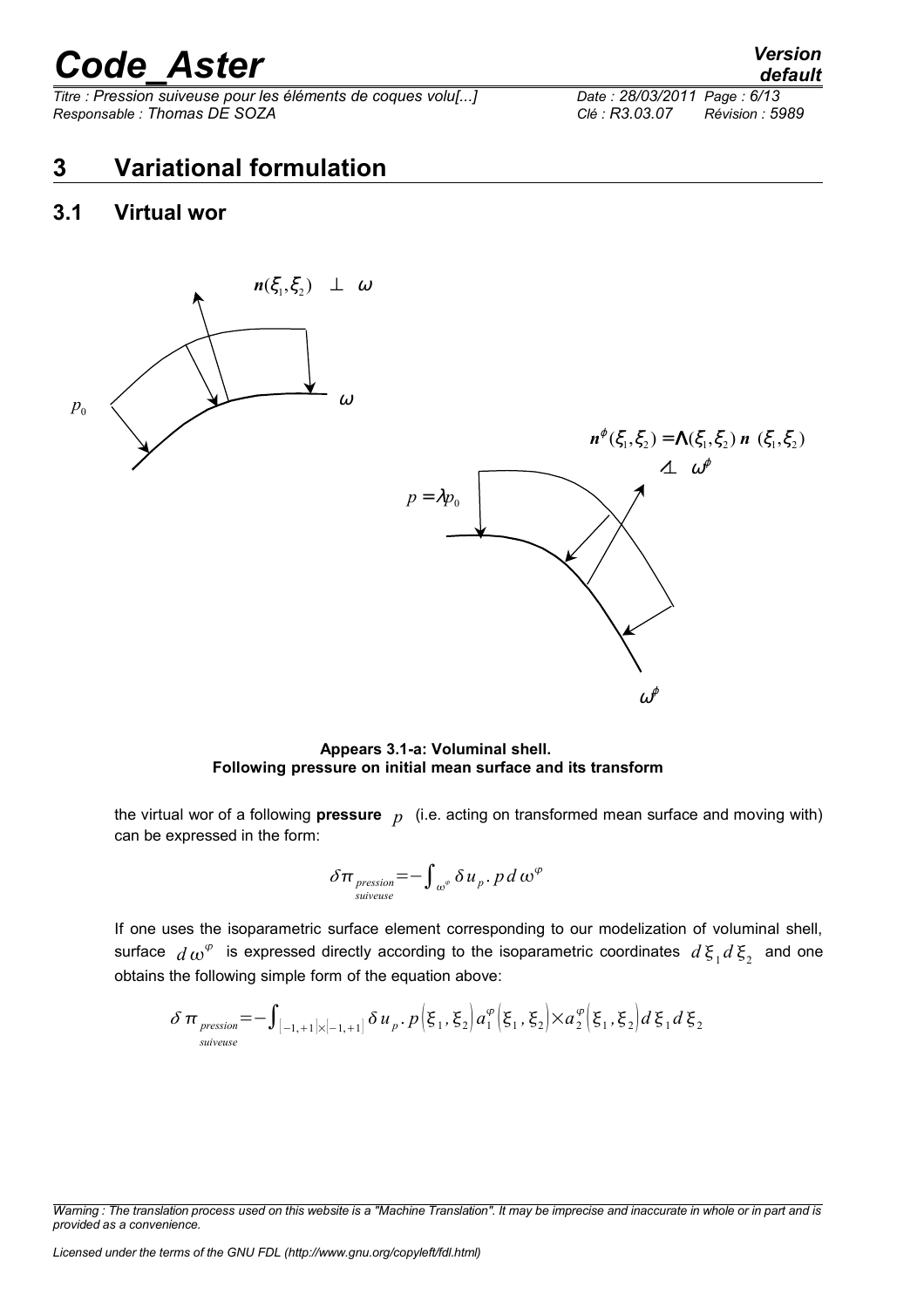*Titre : Pression suiveuse pour les éléments de coques volu[...] Date : 28/03/2011 Page : 7/13 Responsable : Thomas DE SOZA Clé : R3.03.07 Révision : 5989*

#### **3.2 Tangent operator**

<span id="page-6-0"></span>As the virtual wor of the following pressure depends on the current configuration, his linear variation  $\Delta$  is not null and must be taken into account. The tangent operator associated with this virtual wor is written with the iteration  $(i+1)$  in the form:

$$
L\left[\Delta\delta\pi_{\text{pression}}^{(i+1)}\right] = \delta\pi_{\text{pression}}^{(i)} + \Delta\delta\pi_{\text{pression}}^{(i)}
$$

where  $\Delta\,\delta\,\pi_{\,\,\, \hbox{\tiny \it pression}}^{(i)}$ *suiveuse*  $\frac{1}{\text{pression}}$  is the increment between two iterations of the virtual wor of the following pressure. If the pressure is given in the form:

$$
p\!=\!\lambda\,p_{\scriptscriptstyle 0}
$$

 $\lambda$  being the level of load which is fixed lasting the iterations (control in load  $\Delta \lambda = 0$ ), one can write:

$$
\Delta \delta \pi_{\text{pression}} = -\int_{[-1, +1] \times [-1, +1]} \delta u_{p} \cdot p \Big( a_{1}^{\varphi} \times \Delta a_{2}^{\varphi} - a_{2}^{\varphi} \times \Delta a_{1}^{\varphi} \Big) d \xi_{1} d \xi_{2}
$$

The incremental variations of the vectors of the tangent local base to the transform of mean surface are given by:

$$
\Delta a_1^{\varphi} = \frac{\partial}{\partial \xi_1} \Delta u_p
$$

$$
\Delta a_2^{\varphi} = \frac{\partial}{\partial \xi_2} \Delta u_p
$$

since initial mean surface "does not move" not during the iterations what involves  $\Delta x_{p}=0$ .

These computations finally make it possible to draw up the statement of the increment of the virtual wor of following pressure in the form:

$$
\Delta \delta \pi_{\text{pression}} = -\int_{[-1, +1] \times [-1, +1]} \delta u_{P} \cdot P\left( \left[ a_{1}^{\varphi} \times \left| \frac{\partial}{\partial \xi_{2}} \Delta u_{P} - \left[ a_{2}^{\varphi} \times \right] \frac{\partial}{\partial \xi_{2}} \Delta u_{P} \right] d \xi_{1} d \xi_{2} \right)
$$

where  $\left[a_1^{\bm{\varphi}}\times\right]et\left[a_2^{\bm{\varphi}}\times\right]$  are respectively the skew-symmetric matrixes of the tangent vectors  $a_1^{\varphi}$  *et*  $a_2^{\varphi}$  respectively.

**Note:**

*In the reference [bib2], an integration by part is undertaken on the statement above. It is shown that the tangent matrix can be broken up into a symmetric part resulting from an integration on the field and an antisymmetric part resulting from integration on contour. II is as shown as the assembly of the skew-symmetric parts of the elementary tangent matrixes leads to a matrix null when the pressure is continuous of a finite element with another, because of existence of a potential associated with work with the pressure in this case there.*

*Warning : The translation process used on this website is a "Machine Translation". It may be imprecise and inaccurate in whole or in part and is provided as a convenience.*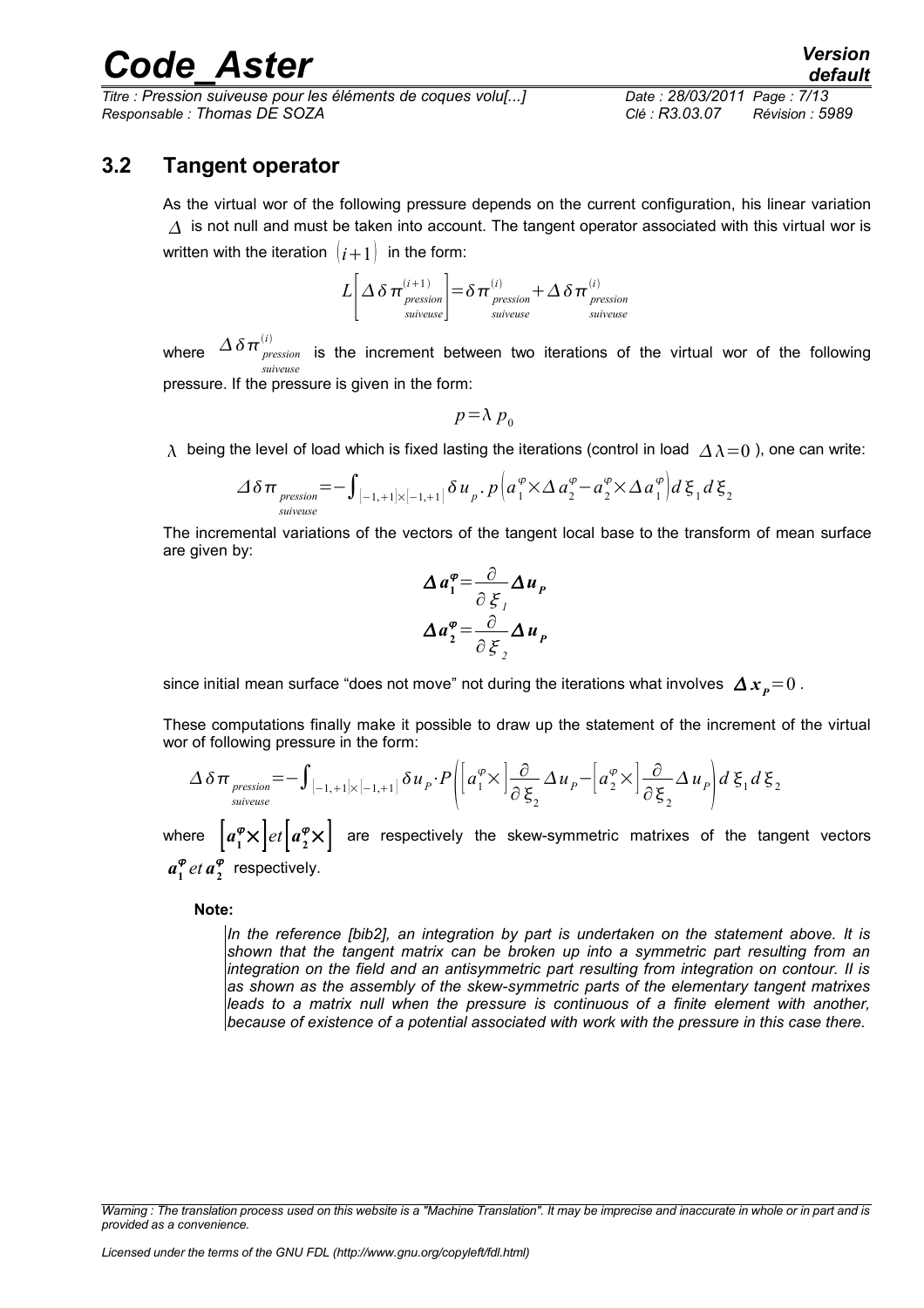*Titre : Pression suiveuse pour les éléments de coques volu[...] Date : 28/03/2011 Page : 8/13 Responsable : Thomas DE SOZA Clé : R3.03.07 Révision : 5989*

# *default*

#### **4 Discretization**

<span id="page-7-0"></span>At the points  $P$  of mean surface, the interpolation of virtual displacement is written:

$$
\delta u \left(\xi_1 \xi_2\right) = \sum_{I=1}^{N B 1} N_I^{(1)} \left(\xi_1 \xi_2\right) \begin{pmatrix} \delta u \\ \delta v \\ \delta w \end{pmatrix}
$$

 $\overline{1}$ 

and the interpolation of incremental displacement between two iterations is written:

$$
\delta u\left(\xi_1,\xi_2\right) = \sum_{I=1}^{NB1} N_I^{(1)}\left(\xi_1,\xi_2\right) \begin{pmatrix} \Delta u \\ \Delta v \\ \Delta w \end{pmatrix}
$$

We rewrite the two preceding equations in the matric form:

$$
\delta \boldsymbol{u} \big| \xi_1, \xi_2 \big| = [N] \big| \delta \boldsymbol{u} \big|^e
$$
  

$$
\Delta \boldsymbol{u} \big| \xi_1, \xi_2 \big| = [N] \big| \Delta \boldsymbol{u} \big|^e
$$

where  $[N]$  is the matrix of the shape functions of translation at the mean surface, whose statement is:

[ *N* ]= [ ...[ *N I* 1 [ 1 0 0 0 1 0 <sup>0</sup> <sup>0</sup> <sup>1</sup> ][ 0 0 0 0 0 0 <sup>0</sup> <sup>0</sup> <sup>0</sup> ]] *<sup>I</sup>*=1, *NB*<sup>1</sup> ...[ 0 0 0 0 0 0 <sup>0</sup> <sup>0</sup> <sup>0</sup> ]*NB* <sup>2</sup> ]

The shape functions  $N_I^{(1)}$ et  $N_I^{(2)}$  (used thereafter are given in appendix of [R3.07.04]. The nodes  $I=1$ ,  $NB1$  are the nodes tops and the mediums on the sides (for the quadrangle and the triangle). The node *NB* 2 is with the barycenter of the element.

*Warning : The translation process used on this website is a "Machine Translation". It may be imprecise and inaccurate in whole or in part and is provided as a convenience.*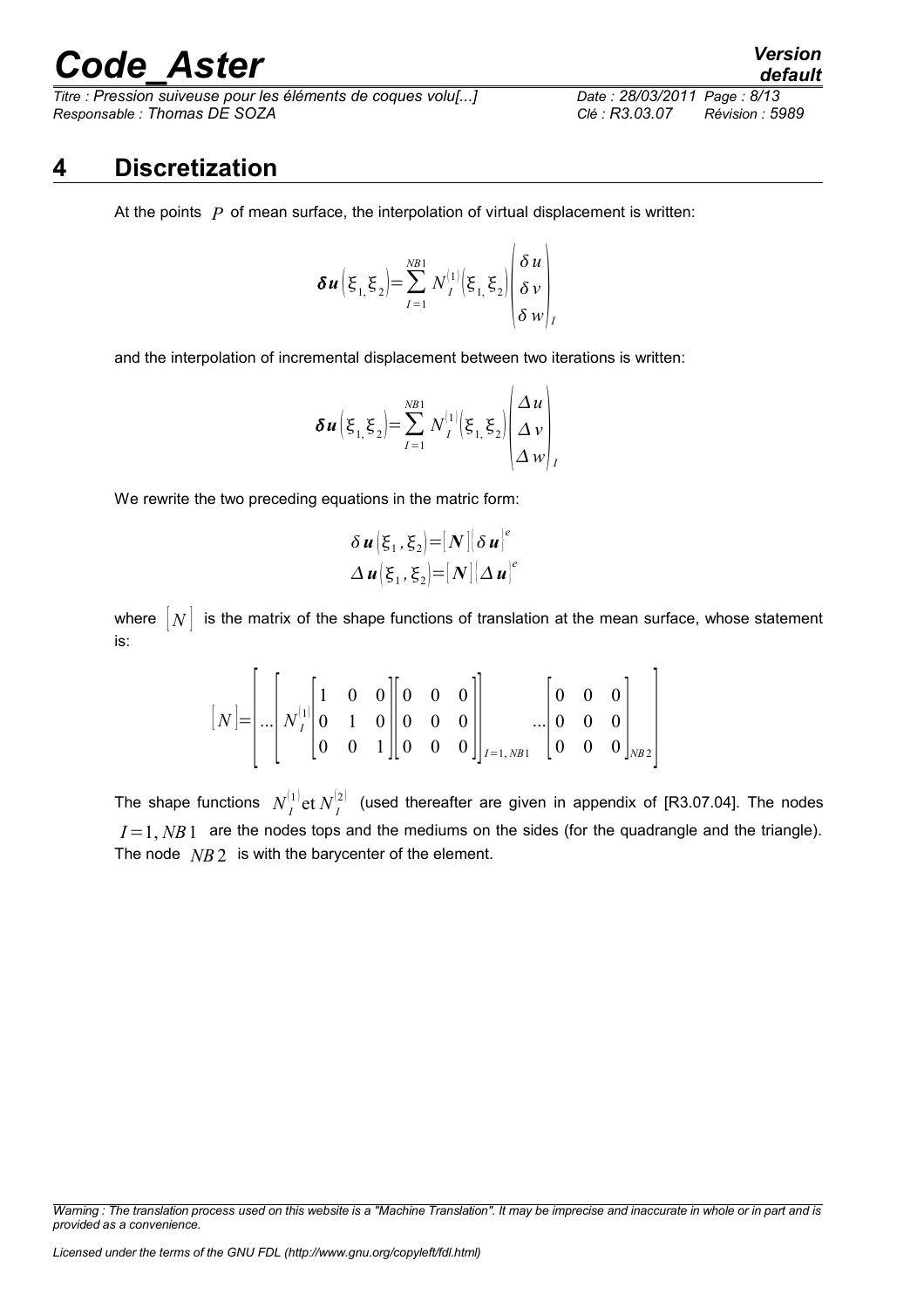*Titre : Pression suiveuse pour les éléments de coques volu[...] Date : 28/03/2011 Page : 9/13 Responsable : Thomas DE SOZA Clé : R3.03.07 Révision : 5989*

The vector  $\left\vert \delta\textit{\textbf{u}}\right\vert ^{e}$  is the nodal vector of virtual displacements given by:

$$
\begin{bmatrix}\n\delta w \\
\delta u \end{bmatrix}^e = \begin{bmatrix}\n\delta w \\
\delta \theta_x \\
\delta \theta_y \\
\delta \theta_z\n\end{bmatrix}I = 1, NBI\n\begin{bmatrix}\n\delta \theta_x \\
\delta \theta_x \\
\delta \theta_x \\
\delta \theta_x \\
\delta \theta_x \\
\delta \theta_x\n\end{bmatrix} NB2
$$

The vector  $\big[\Delta\bm u\big]^e$  is the nodal vector of displacements incremental between two iterations.

*Warning : The translation process used on this website is a "Machine Translation". It may be imprecise and inaccurate in whole or in part and is provided as a convenience.*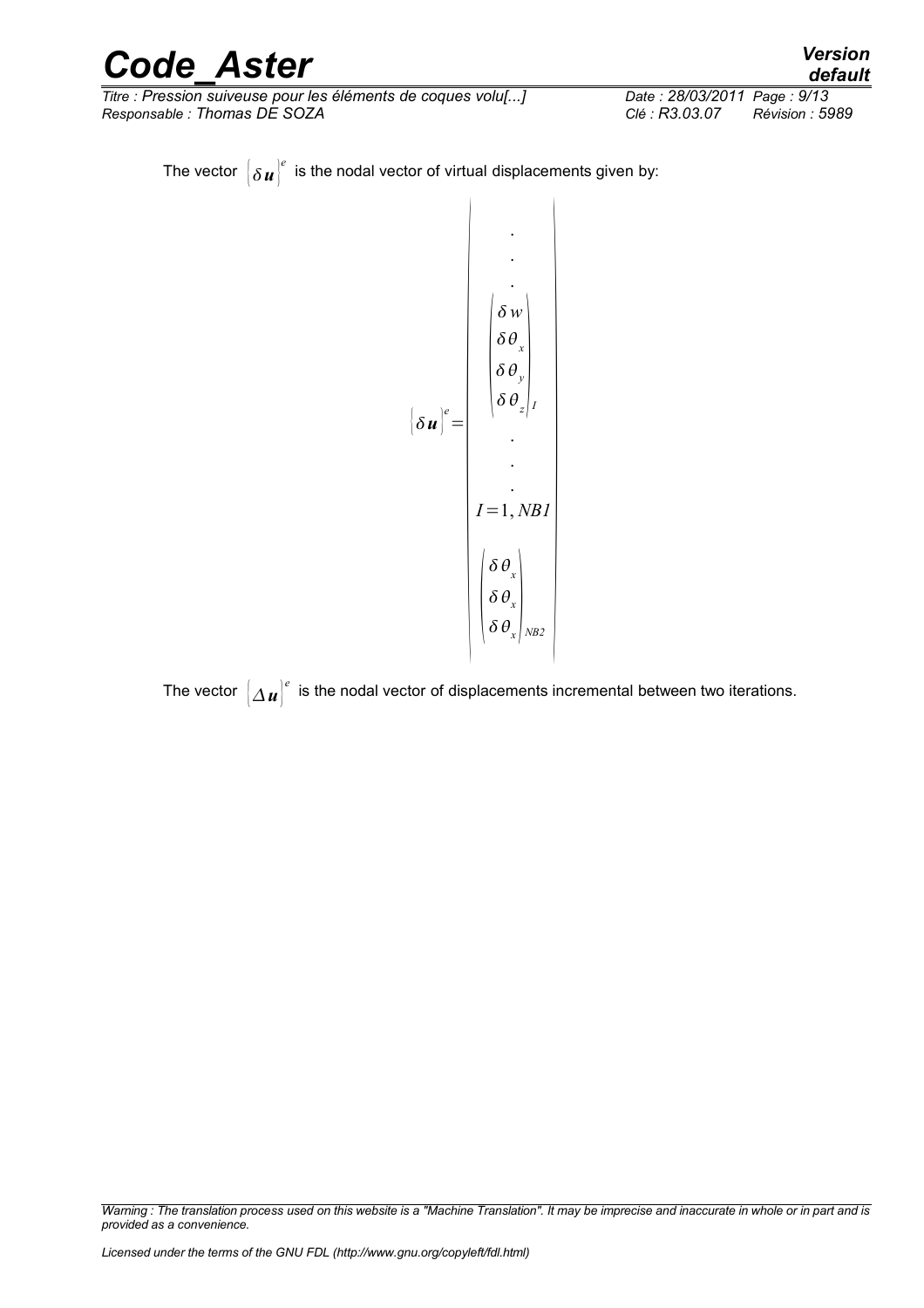*Titre : Pression suiveuse pour les éléments de coques volu[...] Date : 28/03/2011 Page : 10/13 Responsable : Thomas DE SOZA Clé : R3.03.07 Révision : 5989*

$$
\left[\Delta u\right]^e = \begin{pmatrix}\n\Delta u \\
\Delta v \\
\Delta v \\
\Delta \theta_x \\
\Delta \theta_y \\
\Delta \theta_z\n\end{pmatrix}
$$
\n
$$
I = 1, NBI
$$
\n
$$
\begin{pmatrix}\n\Delta u \\
\Delta \theta_x \\
\Delta \theta_z \\
\vdots \\
I = 1, NBI \\
\Delta \theta_x \\
\Delta \theta_x \\
\Delta \theta_x \\
\Delta \theta_x\n\end{pmatrix}_{NB2}
$$

*Warning : The translation process used on this website is a "Machine Translation". It may be imprecise and inaccurate in whole or in part and is provided as a convenience.*

*default*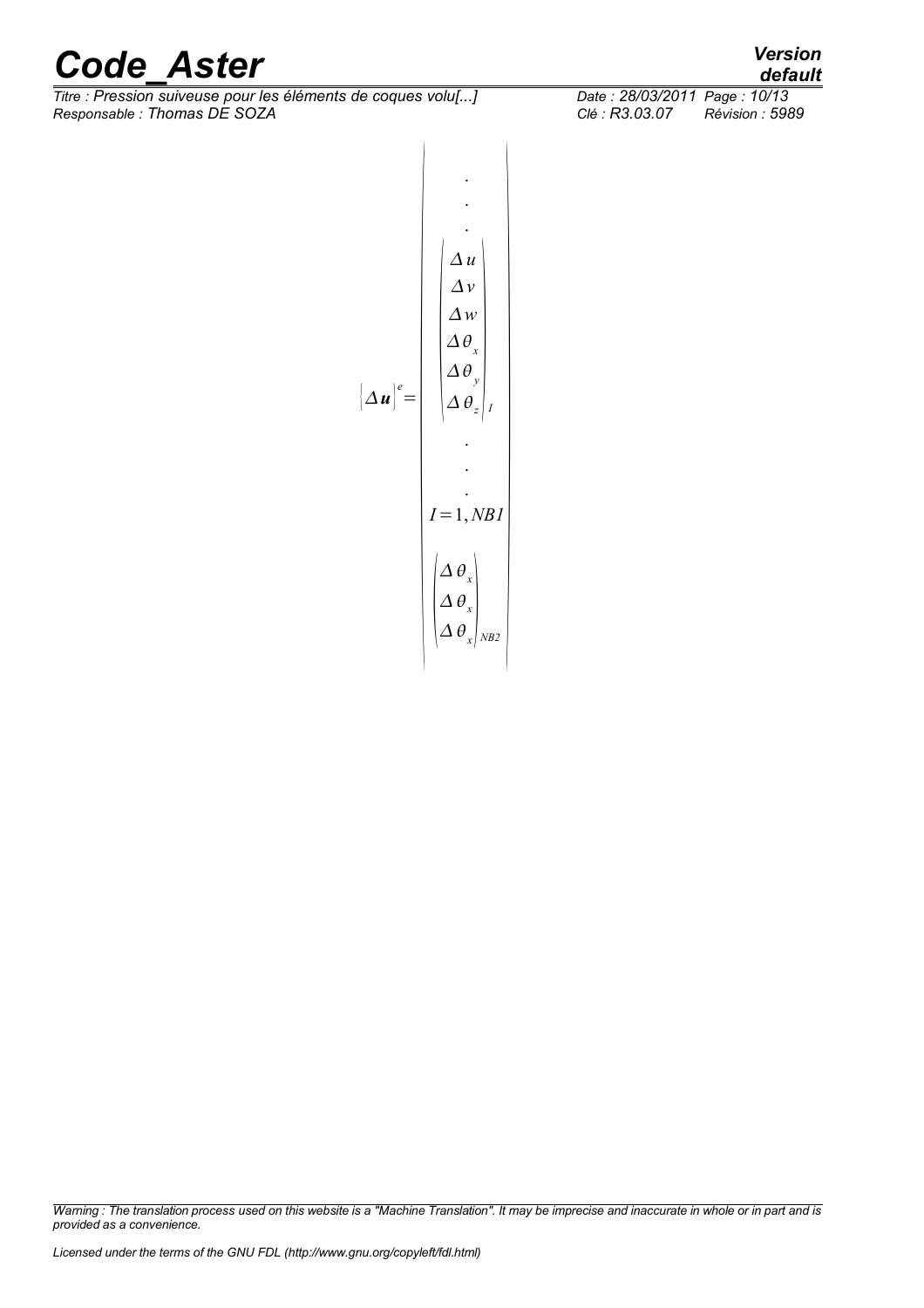*Titre : Pression suiveuse pour les éléments de coques volu[...] Date : 28/03/2011 Page : 11/13 Responsable : Thomas DE SOZA Clé : R3.03.07 Révision : 5989*

This discretization also enables us to draw up the form of derivatives of the incremental displacement of mean surface compared to the surface isoparametric coordinates in the form:

$$
\frac{\partial}{\partial \xi_1} \Delta \boldsymbol{u} (\xi_{1,} \xi_2) = \left[ \frac{\partial}{\partial \xi_2} N \right] \left[ \Delta \boldsymbol{u} \right]^e
$$
  

$$
\frac{\partial}{\partial \xi_2} \Delta \boldsymbol{u} (\xi_{1,} \xi_2) = \left[ \frac{\partial}{\partial \xi_2} N \right] \left[ \Delta \boldsymbol{u} \right]^e
$$

where  $\left\lceil \frac{1}{\hat{\epsilon}} \right\rceil$ ∂  $\partial \xi_1$ *N*  $\left| \det \left| \frac{\partial}{\partial \xi} \right| \right|$  $\partial \xi^{}_{2}$ *N* ] are the matrixes derived from the shape functions of translation at the

mean surface, whose statements are:

$$
\begin{bmatrix} \frac{\partial}{\partial \xi_1} N \end{bmatrix} = \begin{bmatrix} \frac{\partial}{\partial N_I^{(1)}} & 1 & 0 & 0 & 0 \\ 0 & 1 & 0 & 0 & 0 \\ 0 & 0 & 1 & 0 & 0 \\ 0 & 0 & 0 & 0 & 0 \end{bmatrix}_{I=1,NB1} \cdot \begin{bmatrix} 0 & 0 & 0 \\ 0 & 0 & 0 & 0 \\ 0 & 0 & 0 & 0 \\ 0 & 0 & 0 & 0 \end{bmatrix}_{NB2} \cdot \begin{bmatrix} \frac{\partial}{\partial \xi_1} N_I^{(1)} & 1 & 0 & 0 & 0 \\ 0 & \frac{\partial}{\partial \xi_2} N_I^{(1)} & 1 & 0 & 0 \\ 0 & 0 & 1 & 0 & 0 & 0 \\ 0 & 0 & 0 & 1 & 0 & 0 \end{bmatrix}_{I=1,NB1} \cdot \begin{bmatrix} 0 & 0 & 0 & 0 \\ 0 & 0 & 0 & 0 \\ 0 & 0 & 0 & 0 \end{bmatrix}_{NB2} \cdot \begin{bmatrix} \frac{\partial}{\partial \xi_2} N_I^{(1)} & 1 & 0 & 0 \\ 0 & 0 & 0 & 0 & 0 \\ 0 & 0 & 0 & 0 & 0 \end{bmatrix}_{NB2} \cdot \begin{bmatrix} \frac{\partial}{\partial \xi_1} N_I^{(1)} & 1 & 0 & 0 \\ 0 & 0 & 0 & 0 & 0 \\ 0 & 0 & 0 & 0 & 0 \end{bmatrix}_{NB2} \cdot \begin{bmatrix} \frac{\partial}{\partial \xi_2} N_I^{(1)} & 1 & 0 & 0 \\ 0 & 0 & 0 & 0 & 0 \\ 0 & 0 & 0 & 0 & 0 \end{bmatrix}_{NB2} \cdot \begin{bmatrix} \frac{\partial}{\partial \xi_1} N_I^{(1)} & 1 & 0 & 0 \\ 0 & 0 & 0 & 0 & 0 \\ 0 & 0 & 0 & 0 & 0 \end{bmatrix}_{NB2} \cdot \begin{bmatrix} \frac{\partial}{\partial \xi_1} N_I^{(1)} & 1 & 0 & 0 \\ 0 & 0 & 0 & 0 & 0 \\ 0 & 0 & 0 & 0 & 0 \end{bmatrix}_{NB2} \cdot \begin{bmatrix} \frac{\partial}{\partial \xi_2} N_I^{(1)} & 1 & 0 & 0 \\
$$

Thus one can express the virtual wor of the following pressure in the following matric form:

$$
\delta \pi_{\text{pression}} = \left[\delta \boldsymbol{u}^e\right] \cdot \left\{ \boldsymbol{f}^e_{\text{pression}} \right\}
$$

with  $\left\{\mathcal{f}^e_{\substack{pression\ \text{survens}\ \text{survens}\ \text{survens}\ \text{survens}\ \text{survens}\ \text{survens}\ \text{survens}\ \text{survens}\ \text{survensens}\ \right\}$ *suiveuse e*  $\frac{1}{2}$  the nodal vector of the external forces which can be expressed in the following way:

$$
\left\{\boldsymbol{f}^{\boldsymbol{e}}_{\substack{\text{gression}\\ \text{survense}}}\right\} = \int_{[-1, +1] \times [-1, +1]} [\boldsymbol{N}]^{T} (\boldsymbol{a}^{\boldsymbol{\varphi}}_{1} \times \boldsymbol{a}^{\boldsymbol{\varphi}}_{1}) d \boldsymbol{\xi}_{1} d \boldsymbol{\xi}_{2}
$$

It is important to note that with our parameterization of the transform of mean surface, the jacobian  $\det(\left\Vert \bm{J}\left(\bm{\xi}_3\!=\!0\right)\right\Vert\right)$  of this surface is not implied in the computation of the finite elements objects.

It will be also noted that the pressure is discretized with an isoparametric interpolation of the values with the NB2 nodes:

$$
p(\xi_1, \xi_2) = \sum_{I=1}^{NB2} N_I^{(2)}(\xi_1, \xi_2) p_I
$$

*Warning : The translation process used on this website is a "Machine Translation". It may be imprecise and inaccurate in whole or in part and is provided as a convenience.*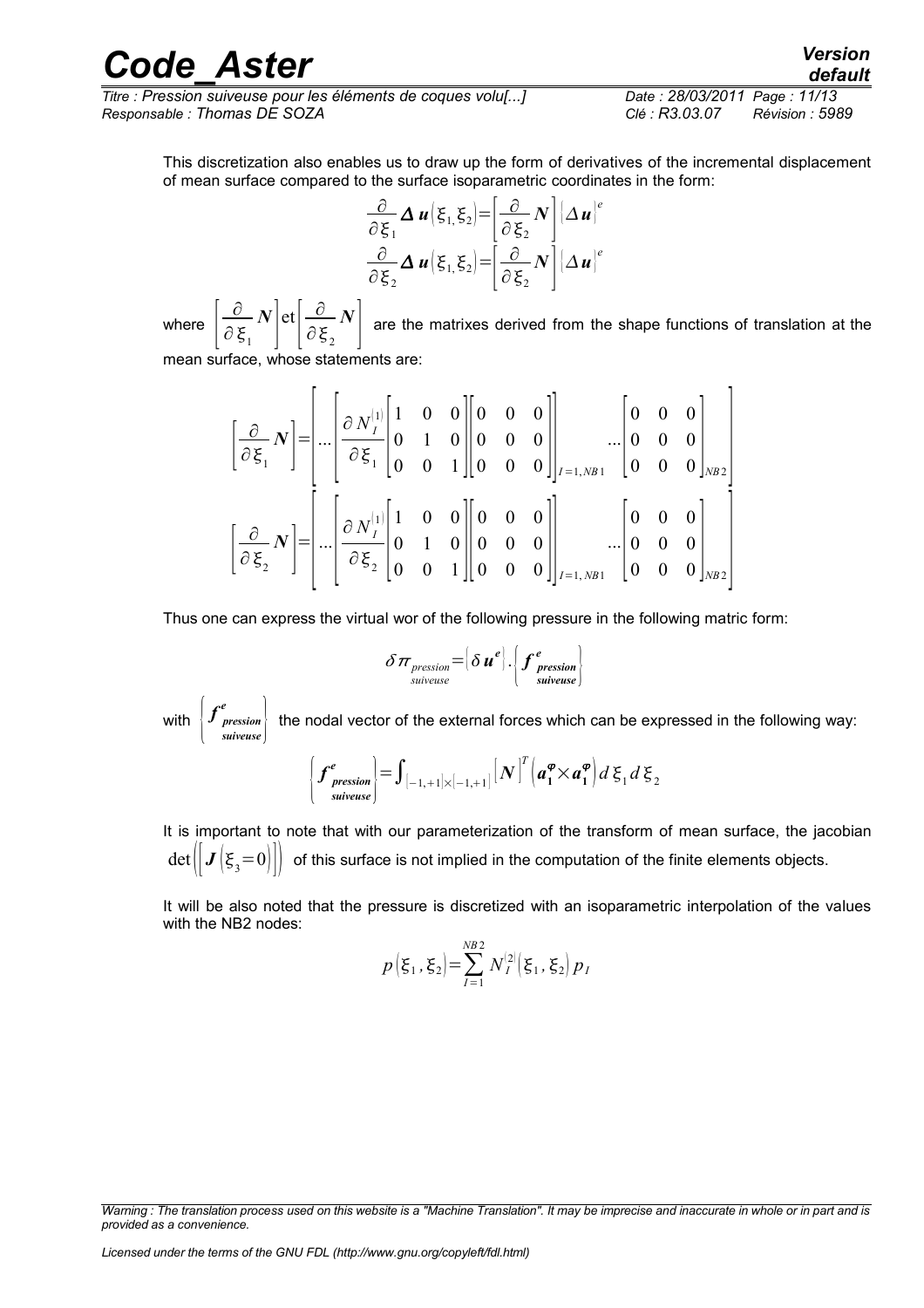*Titre : Pression suiveuse pour les éléments de coques volu[...] Date : 28/03/2011 Page : 12/13 Responsable : Thomas DE SOZA Clé : R3.03.07 Révision : 5989*

*default*

One can also express the increment between two iterations of the virtual wor of the following pressure in the matric form:

$$
\Delta \delta \pi_{\substack{pression \text{ }}=-\text{ }}\{\delta u^{e}\}\text{ }[\mathbf{K}_{T\text{ }pression}^{e}\}\text{ }[\Delta u^{e}\text{]}
$$

where  $\frac{\int \mathbf{K}^e_{I}}$ *pression* } *suiveuse* is the contribution in the tangent matrix of stiffness of the external forces which can be expressed in the form:

$$
\begin{aligned}\n\{\boldsymbol{K}^e_{\boldsymbol{T}_{\text{pression}}}\} &= \int_{[-1, +1] \times [-1, +1]} \left[ N \right] p \left[ \boldsymbol{a}_1^{\boldsymbol{\varphi}} \times \left\| \frac{\partial}{\partial \boldsymbol{\xi}_2} N \right] \right] d \boldsymbol{\xi}_1 d \boldsymbol{\xi}_2 - \int_{[-1, +1] \times [-1, +1]} \left[ N \right] p \left[ \boldsymbol{a}_2^{\boldsymbol{\varphi}} \times \left\| \frac{\partial}{\partial \boldsymbol{\xi}_1} N \right] \right] d \boldsymbol{\xi}_1 d \boldsymbol{\xi}_2\n\end{aligned}
$$

**Note:**

*It is noted that the formulations finite elements exits of this approach do not utilize the degrees of freedom of rotations. The processing is thus also valid for the facets of the finite elements of three-dimensional elasticity.*

*Warning : The translation process used on this website is a "Machine Translation". It may be imprecise and inaccurate in whole or in part and is provided as a convenience.*